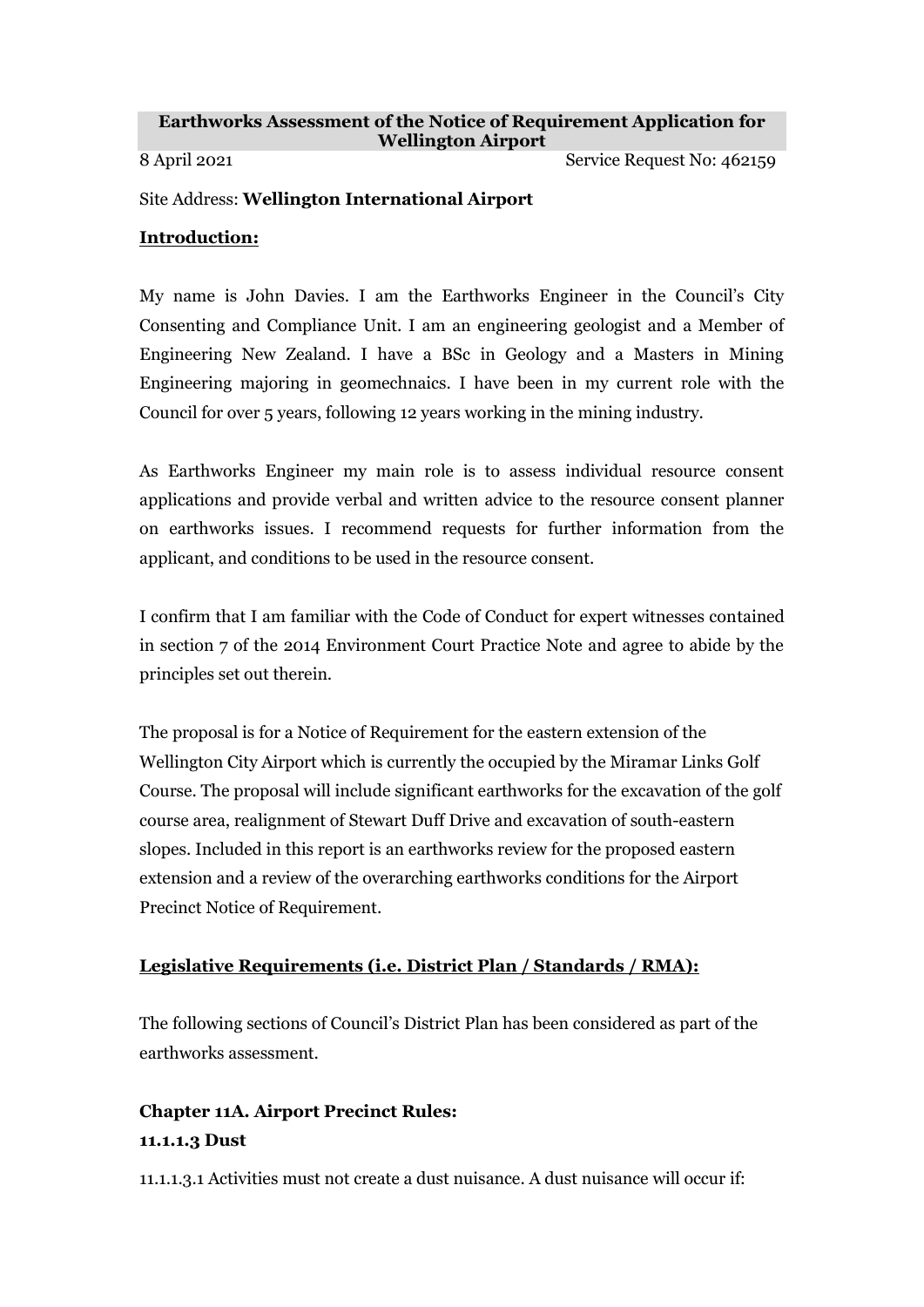- there is visible evidence of suspended solids in the air beyond the site boundary; or
- there is visible evidence of suspended solids traceable from a dust source settling on the ground, building or structure on a neighbouring site, or water.

### And

Chapter 30 has been considered as the majority of the earthworks will occur in the golf course area. And as such Section 11B of Chapter 11 of Council District Plan is considered applicable. It reads: "[The following rules apply in the Golf Course Area. Rules for Earthworks (Chapter 30), Contaminated Land (Chapter 32) and Heritage (Chapter 21) may also apply."

### **Chapter 30 Earthworks Rules**

### **District Plan 30.1.1 Earthworks in the:**

(i) Residential Area (except the Urban Coastal Edge shown on Map 62 and Map 63;

(ii) Centres and Business Areas (except the Churton Park Concept Area as shown in

Appendix 1 to this chapter);

(iii) Institutional Precincts;

(iv) Rural Area (excluding the Ridgelines and Hilltops Overlay); and

(v) Open Space A and C Areas;

are Permitted Activities provided that they comply with the following conditions:

| 30.1.1(1a)                                                                            |                 |
|---------------------------------------------------------------------------------------|-----------------|
| (i) The cut height or fill depth does not exceed 1.5m measured vertically;            | 30 <sub>m</sub> |
| (ii) The cut or fill is not on an existing slope angle exceeding 34 degrees;          | Will            |
|                                                                                       | Exceed          |
| (iii) The cut height or fill depth does not exceed the distance from the nearest site |                 |
| boundary, building or structure (above or below ground) measured on a horizontal      |                 |
| plane;                                                                                | May             |
|                                                                                       | Exceed          |
| (iv) The area to be cut or filled does not exceed 250m <sup>2</sup>                   | Will            |
|                                                                                       | Exceed          |
| 30.1.1.2                                                                              |                 |
| The cut or fill is no closer than the following (measured on a horizontal plane) to a |                 |
| river (including streams), a wetland or the coastal marine area:                      |                 |
| Rural Area 20m                                                                        |                 |
| Centres and Business Areas adjoining the Porirua Stream 10m                           |                 |
| All other areas 5m                                                                    | Complies        |
| 30.1.1.3                                                                              |                 |
| The cut or fill is not in a Hazard (Flooding) Area;                                   | Complies        |
| 30.1.1.4                                                                              |                 |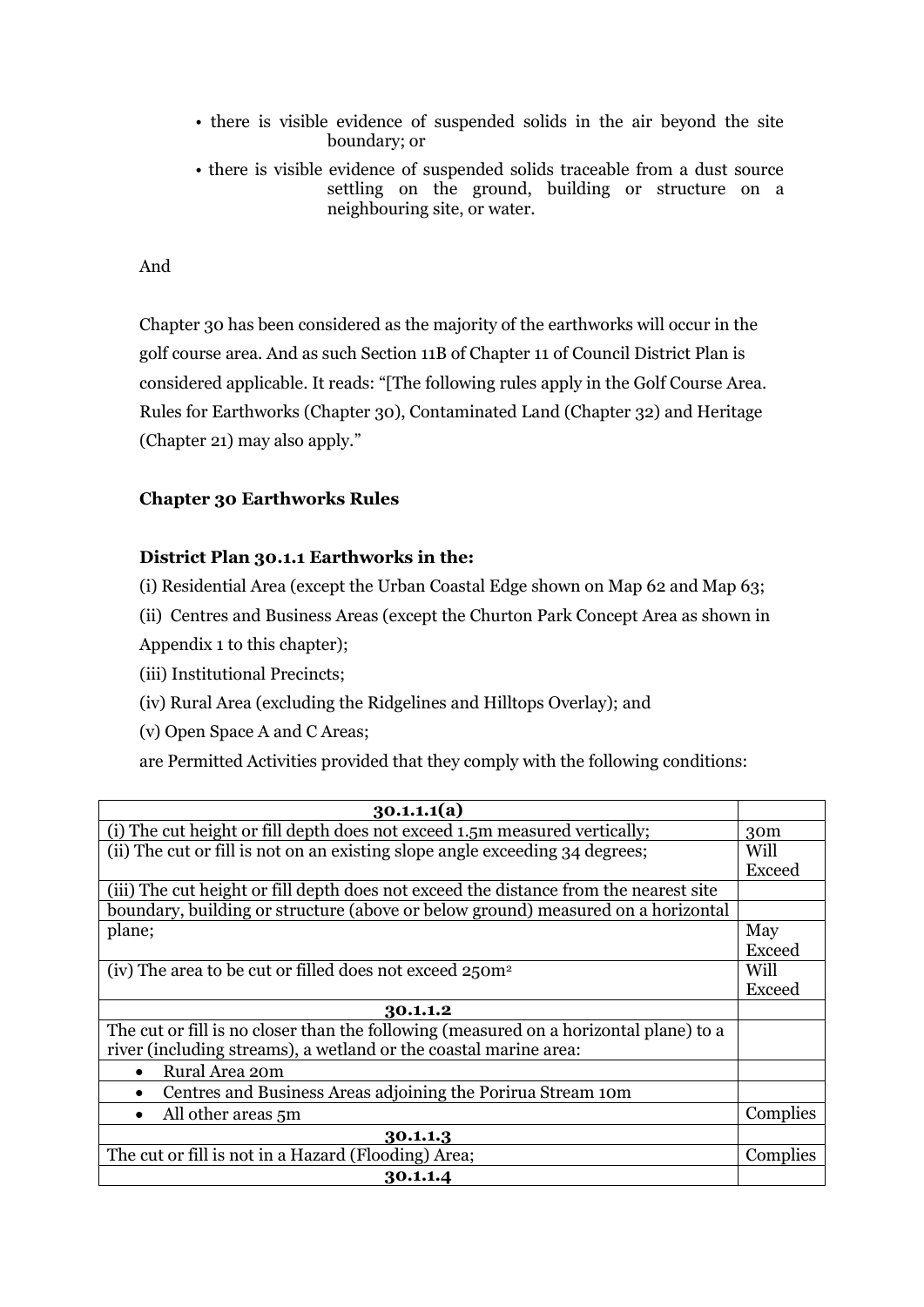| There is no visible evidence of settled dust beyond the boundaries of the site.                          | Can<br>Comply   |
|----------------------------------------------------------------------------------------------------------|-----------------|
|                                                                                                          |                 |
| 30.1.1.5                                                                                                 |                 |
| (i) The cut or fill is no closer than 12m to the closest visible edge of the foundation $\vert$ Complies |                 |
| of a high voltage transmission line support structure;                                                   |                 |
| (ii) earthworks do not reduce the clearance distance from conductor to ground to                         | <b>Complies</b> |

less than 10m within 12m of the centreline of an electricity transmission line (as shown on the Planning Maps).

### **Assessment:**

### **Geotechnical Risk Assessment**

A geotechnical assessment has been supplied as part of the application. the geotechnical assessment was supplied by BECA Ltd (dated 20 Sep 2020, reference 3324206). The assessment is at a high level but does identify the key geotechnical aspects for the proposed extension. These include, retaining of the cut slopes, softening of the visual impact of any retaining, liquefaction considerations, fault hazard and flood hazards risks. Overall, the report is considered supportive of the extension provided further geotechnical investigations and design work is undertaken as per the report's recommendations.

A requirement for further geotechnical report has been included in the recommended conditions below as well as construction monitoring by a suitably qualified geotechnical professional, and the development of an Earthworks and Construction Management Plan. The combination of the controls required in the conditions is considered to reduce the geotechnical risk to an acceptable level for both the construction phase and final earthworks design.

### **Erosion, Dust and Sediment Controls**

Typically, the controls required to minimise the risk posed by erosion, sediment and dust loss from the site are documented in an Earthworks and/or Construction Management Plan (ECMP).

The area of earthworks will exceed the threshold under rule 30.1.1.1, which is a general indication that there may be adverse effects from the earthworks activity during construction. An ECMP is considered to be required and is included as part of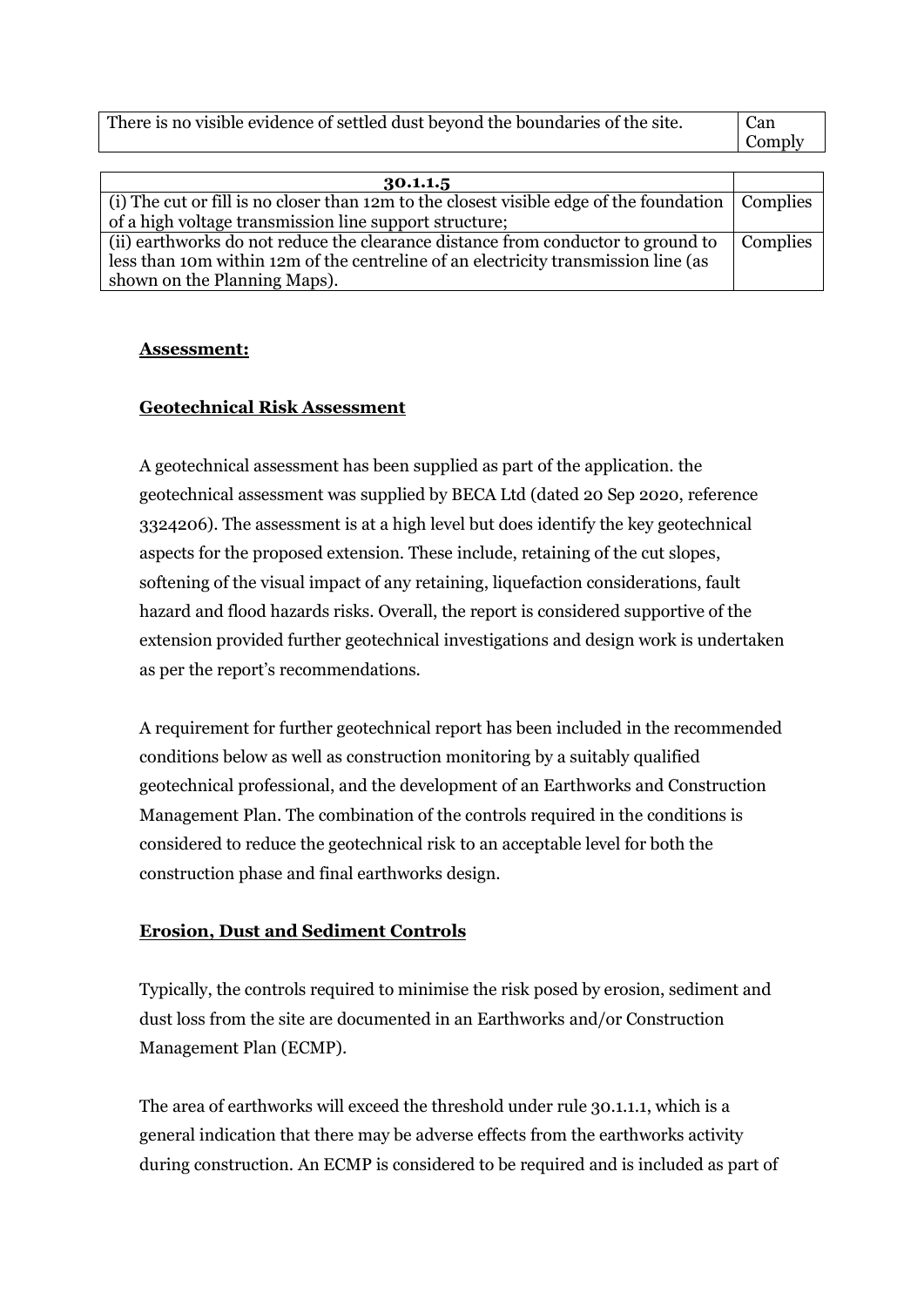the consent conditions below. This is in line with the suggested conditions from the applicant and should be provided in advance of any earthworks commencing on site.

Typically, these management plans are developed in conjunction with the consultant engineers and earthwork contactors and are typically provided after consents are granted, but at least 10 working days prior to earthworks starting. However, given the scale of the earthworks it is recommended this lead time be extended to 20 days. The risk of erosion, sediment and dust loss is considered to be adequately addressed with development of typical industry controls required as part of the ECMP conditions below.

### **Visual Amenity**

The proposed earthworks will exceed the of earthworks rule thresholds for area of earthworks and cut height. Therefore, an assessment on the visual impact is typically required. It is understood that the proposal is to be reviewed by landscape architect with conditions of the consent developed accordingly. No visual impact assessment is included within this report.

### **Transport of Material**

The volume of earthworks material is expected to considerably exceed the earthworks thresholds typically applied to larger earthworks projects. A transport engineer will advise the possible construction effects of this material being relocated with conditions developed accordingly. No traffic impact assessment is included within this report.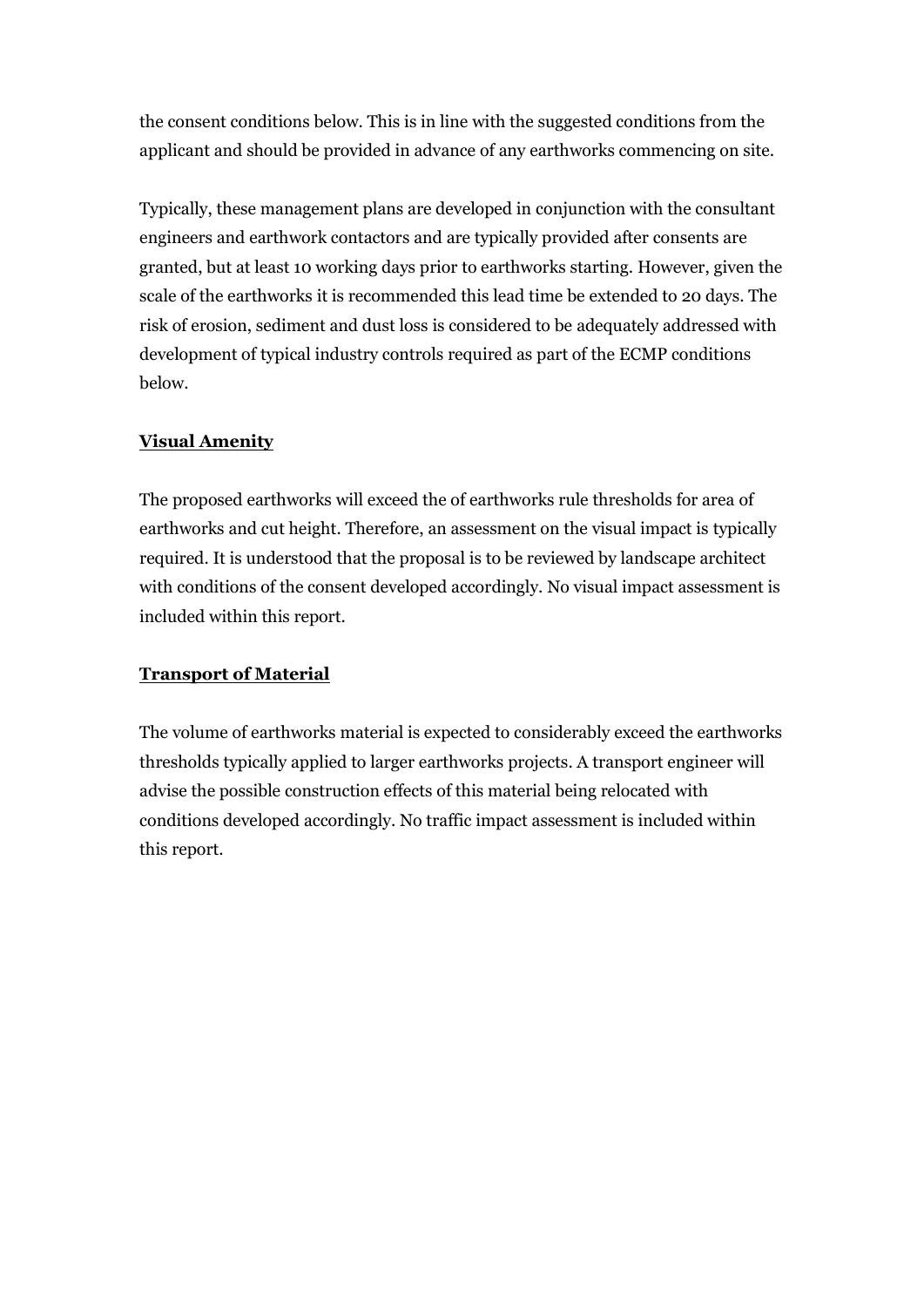# **Submitter Queries**

The following are comments that submitters have raised around potential earthworks effects and reposes to these concerns.

| Name                                                        | No  | Comment                                                                                                                                                                                                                                                                                                                                                                                                                                                                                                                                                                                                                                                                   | Response                                                                                                                                                                                                                        |
|-------------------------------------------------------------|-----|---------------------------------------------------------------------------------------------------------------------------------------------------------------------------------------------------------------------------------------------------------------------------------------------------------------------------------------------------------------------------------------------------------------------------------------------------------------------------------------------------------------------------------------------------------------------------------------------------------------------------------------------------------------------------|---------------------------------------------------------------------------------------------------------------------------------------------------------------------------------------------------------------------------------|
| Lynn Cadenhead<br>(WCC<br>Environmental<br>Reference Group) | 93  | As depicted in the diagrams<br>provided in the visual<br>supplement, the Airport buffer<br>wall and the height (30 metres)<br>and length(500 metres) of<br>cutting into the hillside will<br>have negative and long-term<br>visual impact. Given that the<br>visual effects would be<br>significant, there is no evidence<br>that WIAL has considered<br>strategies to minimise the effect<br>of both the height and length or<br>to maximise the degree of<br>"natural" treatment. This<br>cutting/wall is significantly out<br>of scale with its surroundings,<br>and violates the WCC District<br>Plan requirements for height<br>planes in the precinct. <sup>3</sup> | Refer to landscape<br>assessment and<br>suggested<br>conditions.                                                                                                                                                                |
|                                                             |     | In addition, the WIAL<br>application does not give the<br>volume of earthworks being<br>considered, account for truck<br>movements associated with<br>this volume of earthworks or<br>indicate where excessmaterial<br>is going to be deposited or<br>stored.                                                                                                                                                                                                                                                                                                                                                                                                             | Volume given in<br>Geotech report,<br>although there may<br>be some variation<br>once the final<br>geotechnical design<br>has been confirmed.<br>Approximately<br>590,000m <sup>^</sup> 3.<br>Traffic engineer to<br>advise on. |
| Guardians of the                                            | 107 | GOTB is concerned at the<br>8.1                                                                                                                                                                                                                                                                                                                                                                                                                                                                                                                                                                                                                                           | $8.1 a - as above$                                                                                                                                                                                                              |
| Bays (GOTB) and                                             | &   | lack of information in the WIAL<br>AEE on construction effects.                                                                                                                                                                                                                                                                                                                                                                                                                                                                                                                                                                                                           | 590,000m <sup>^</sup> 3.                                                                                                                                                                                                        |
| <b>Tim Jones</b>                                            | 280 | Only generic information is<br>provided from WIAL on the<br>construction effects. There is:<br>No calculation of the<br>a.<br>volume of earthworks being<br>considered<br>No account of earthwork<br>b.<br>and construction truck<br>movements                                                                                                                                                                                                                                                                                                                                                                                                                            | $8.1b & c - Traffic$<br>engineer to advise<br>on.<br>$8.1d - No$<br>information<br>provided re-storage<br>of material. Any<br>temporary storage of                                                                              |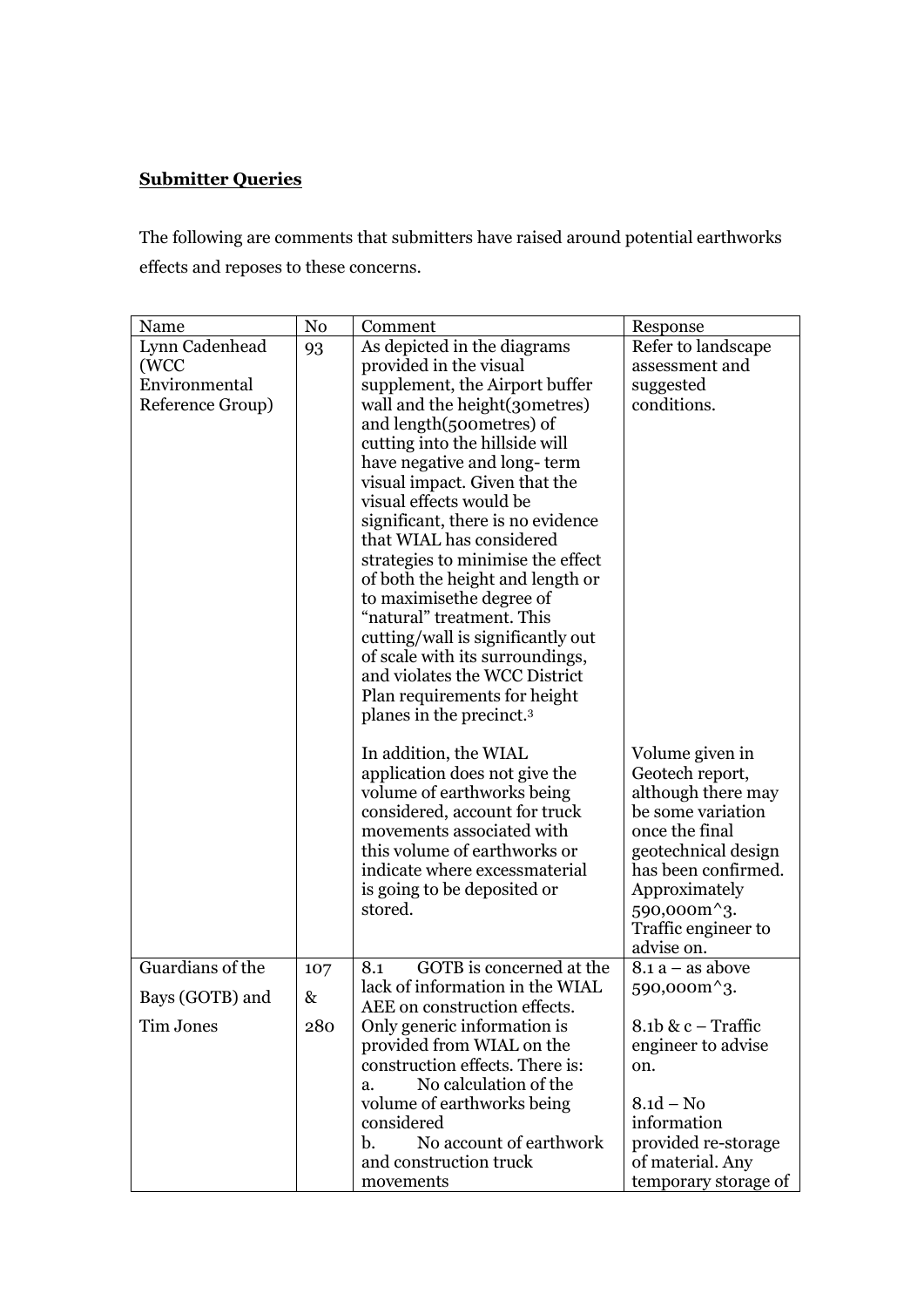| No account of the time of<br>c.     | material must be        |
|-------------------------------------|-------------------------|
| these truck movements               | managed as part of      |
|                                     | the Earthworks          |
| d.<br>No account of where           | Management Plan.        |
| earthworks are going to be          |                         |
| deposited or stored. This is in     |                         |
| particular a concern to GOTB as     |                         |
| in the past it has been moted that  |                         |
|                                     |                         |
| any proposed earth would be         |                         |
| used in the extension of the        |                         |
| airport runway south into Lyall     |                         |
| Bay.                                |                         |
| It is only WIAL's<br>8.2            | $8.2 -$ Landscaping     |
| Appendix F Landscape and            | Architect to advise     |
| Visual Effects (Landscape           | on.                     |
| Modification 6.3) that provides     |                         |
| information on the 12.6 ha of the   |                         |
| southern end of the Miramar         |                         |
| Golf Course modifications that      |                         |
| are "significant modification in    |                         |
| the form of earthworks and          |                         |
| retaining walls to create a flat    |                         |
| aircraft taxi and operational       |                         |
| area".                              |                         |
| We submit that there will<br>8.3    | 8.3 Earthworks          |
| be significant nuisance from        | noise to be             |
| earthwork noise and dust to the     | addressed acoustic      |
| residents that surround the East    | advice. Potential       |
| Side Designation.                   | dust loss from site to  |
| We submit that the<br>8.4           | be controlled with      |
| construction traffic requirements   | mitigation methods      |
| of this project should be assessed  | required as part of     |
| on the basis of a "worst case       | the conditions of       |
| scenario" that may eventuate.       | consent below.          |
| Construction traffic both day and   | <b>ECMP</b> Conditions. |
| at night has been an ongoing        |                         |
| issue with neighbouring             |                         |
| residents of WIAL.                  |                         |
| We submit that WIAL has<br>8.5      |                         |
| not taken into account the scope    | 8.5 - Outside of the    |
| of earthworks and associated        | scope of this           |
| embodied energy of the taxiway,     | assessment.             |
| aprons and large retaining wall     |                         |
| into its carbon emissions           |                         |
| budgets.                            |                         |
| We submit that the<br>8.6           |                         |
| applicant's construction traffic    | 8.6 - Outside of the    |
| movements out of the WIAL East      | scope of this           |
| Side Designation will have          | assessment.             |
| significant adverse effects on      |                         |
| matters including, but not          |                         |
| limited to road safety, public      |                         |
| health, amenity values, economic    |                         |
| productivity, travel times and the  |                         |
| predictability of travel times, the |                         |
|                                     |                         |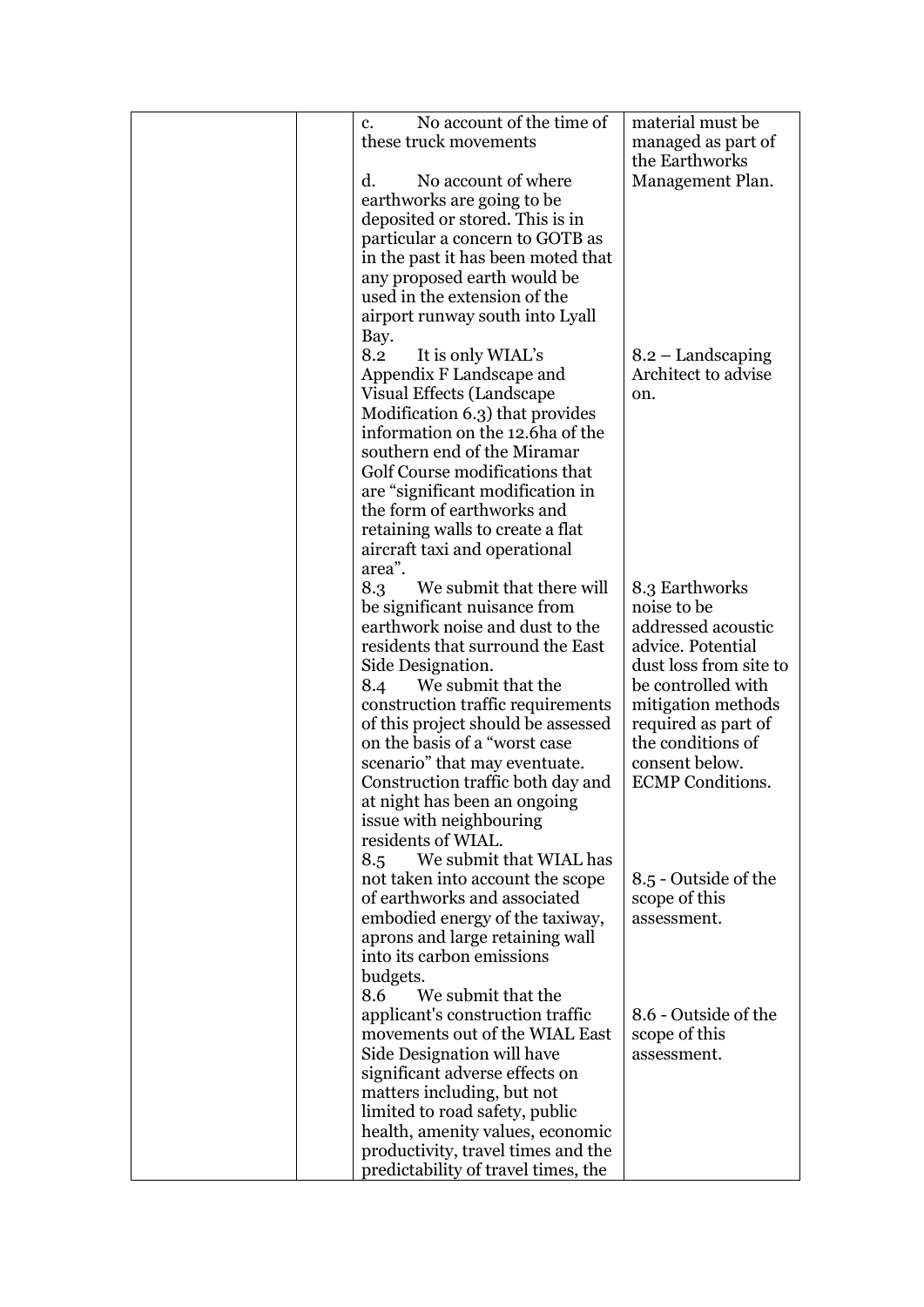|                                    |            | cost of road maintenance, and                                                                                                                                                                                                                                                                                                                                                                                                                                                                                                                                                                                                                                                                                 |                                                                                                                                                                                                                                        |
|------------------------------------|------------|---------------------------------------------------------------------------------------------------------------------------------------------------------------------------------------------------------------------------------------------------------------------------------------------------------------------------------------------------------------------------------------------------------------------------------------------------------------------------------------------------------------------------------------------------------------------------------------------------------------------------------------------------------------------------------------------------------------|----------------------------------------------------------------------------------------------------------------------------------------------------------------------------------------------------------------------------------------|
|                                    |            | the attractiveness of Wellington<br>City as a place to live, work and                                                                                                                                                                                                                                                                                                                                                                                                                                                                                                                                                                                                                                         |                                                                                                                                                                                                                                        |
|                                    |            | visit.                                                                                                                                                                                                                                                                                                                                                                                                                                                                                                                                                                                                                                                                                                        |                                                                                                                                                                                                                                        |
| Helena Tihanyi                     | 115        | <b>Fault</b> line                                                                                                                                                                                                                                                                                                                                                                                                                                                                                                                                                                                                                                                                                             | The potential risks<br>from a fault line<br>rupture event and<br>seismic ground<br>shaking is to be<br>considered as part of<br>the geotechnical<br>report required in<br>the conditions<br>below.                                     |
| HERITAGE NEW                       | 118        | It will be necessary to undertake                                                                                                                                                                                                                                                                                                                                                                                                                                                                                                                                                                                                                                                                             | I am in general                                                                                                                                                                                                                        |
| <b>ZEALAND</b>                     |            | an archaeological assessment of<br>the affected area prior to any<br>ground disturbance work in the<br>golf course area. This should be a<br>requirement included in the<br>designation conditions.<br>It would be most appropriate to<br>include a condition requiring an<br>archaeological assessment to be<br>undertaken and a report<br>submitted to Council as part of<br>the Earthworks and Construction<br>Management Plan. The<br>Archaeological Assessment<br>Report should include findings of<br>archaeological research, field<br>surveys and any other relevant<br>information, and include<br>recommendations to be<br>incorporated into the Earthworks<br>and Construction Management<br>Plan. | agreement with this<br>recommendation;<br>however, this<br>condition is best<br>developed into a<br>standalone condition<br>required prior to an<br>earthworks. This has<br>been included into<br>the recommended<br>conditions below. |
| Waka Kotahi                        | 213        | The bulk earthworks and<br>construction activities of the East<br>Side Area and how construction<br>traffic effects on SHI and the<br>wider transport network will be<br>managed.                                                                                                                                                                                                                                                                                                                                                                                                                                                                                                                             | Traffic engineer to<br>advise on.                                                                                                                                                                                                      |
| <b>James Fraser</b><br>Powerco Ltd | 255<br>229 | We reject the premise that more<br>and more asphalt for more<br>roading or aircraft parking will<br>deliver anything but more<br>aircraft noise, traffic congestion,<br>disruption from construction and<br>earthworks that will diminish the<br>quality of life for residents of<br>Wellington while ignoring the<br><b>Climate Emergency</b><br>Correspondence 23 March 21. In                                                                                                                                                                                                                                                                                                                              | Traffic engineer to<br>advise on.                                                                                                                                                                                                      |
|                                    |            |                                                                                                                                                                                                                                                                                                                                                                                                                                                                                                                                                                                                                                                                                                               |                                                                                                                                                                                                                                        |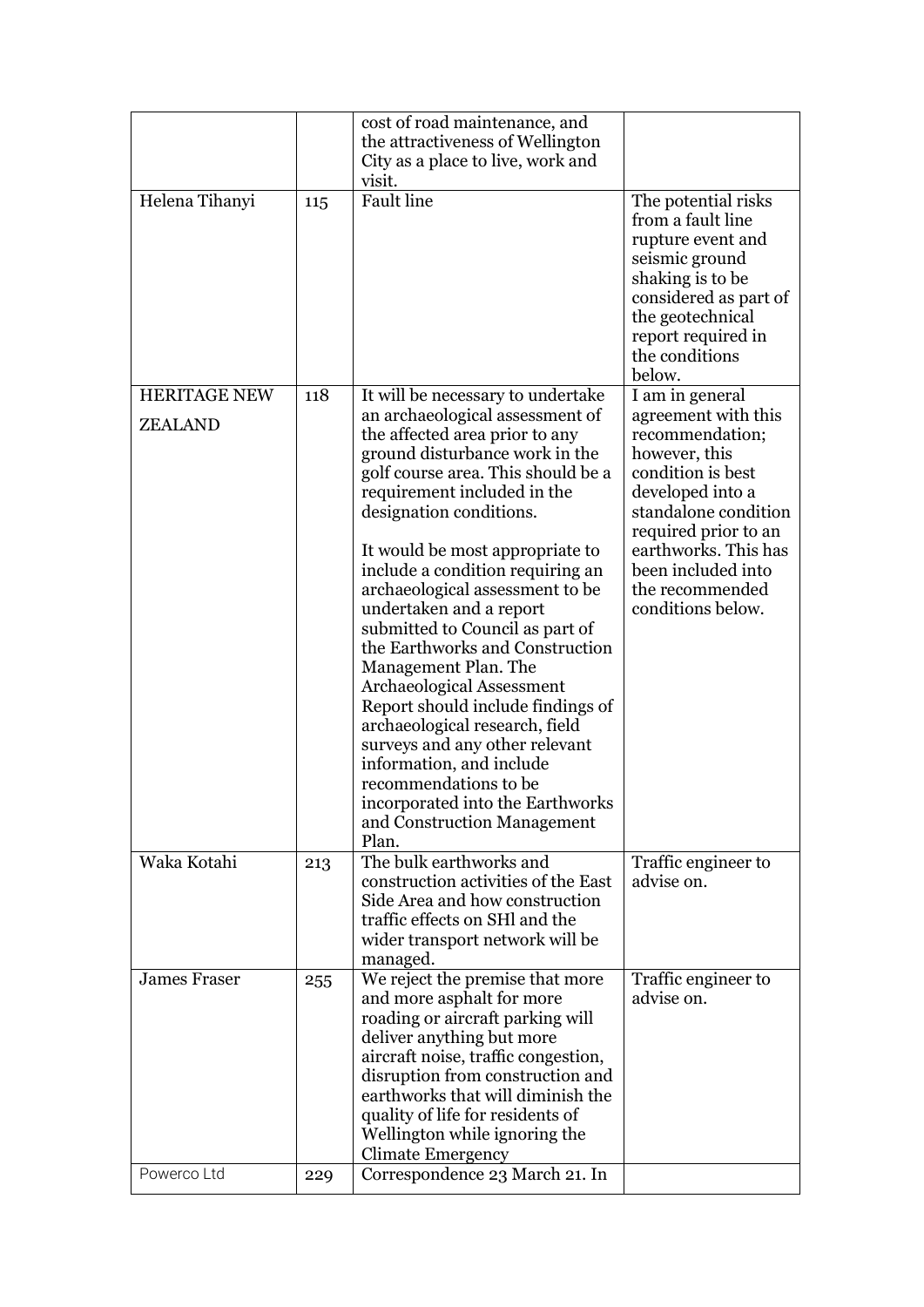| amended proposed condition 5<br>on our NoR as follows:<br>Prior to the commencement of<br>any project which involves<br>earthworks or construction<br>activities the Requiring Authority<br>shall prepare or update a<br><b>Network Utilities Management</b><br>Plan for the project.<br>The purpose of the Plan shall be<br>to inform the relevant network<br>utility providers that enabling<br>work, design, and construction of<br>any project takes account of (and                                                                                                                    | Condition adopted<br>and include in the<br>recommended main<br>site conditions<br>below. |
|---------------------------------------------------------------------------------------------------------------------------------------------------------------------------------------------------------------------------------------------------------------------------------------------------------------------------------------------------------------------------------------------------------------------------------------------------------------------------------------------------------------------------------------------------------------------------------------------|------------------------------------------------------------------------------------------|
| includes measures to address)<br>the safety, integrity, protection<br>(or where necessary) relocation<br>of exiting network utilities.<br>The Plan shall also include the<br>location of any existing<br>underground network utilities<br>within the project area; a<br>requirement to consult with any<br>relevant network utility provider<br>and a requirement to inform all<br>construction personnel,<br>including contractors of the<br>presence and location of any<br>existing network utilities which<br>traverse, or are in close proximity<br>to the project area as well as any |                                                                                          |

## **Applicants Suggested Conditions for the Eastern Extension**

The applicants suggested conditions have been reviewed however with the following conditions have been specifically developed from Council's standard conditions and are recommended for controlling the risks associated with the proposed earthworks. It is also noted that the conditions recommended below are similar to those applied to the recent Notice of Requirement for the Omaroro Reservoir.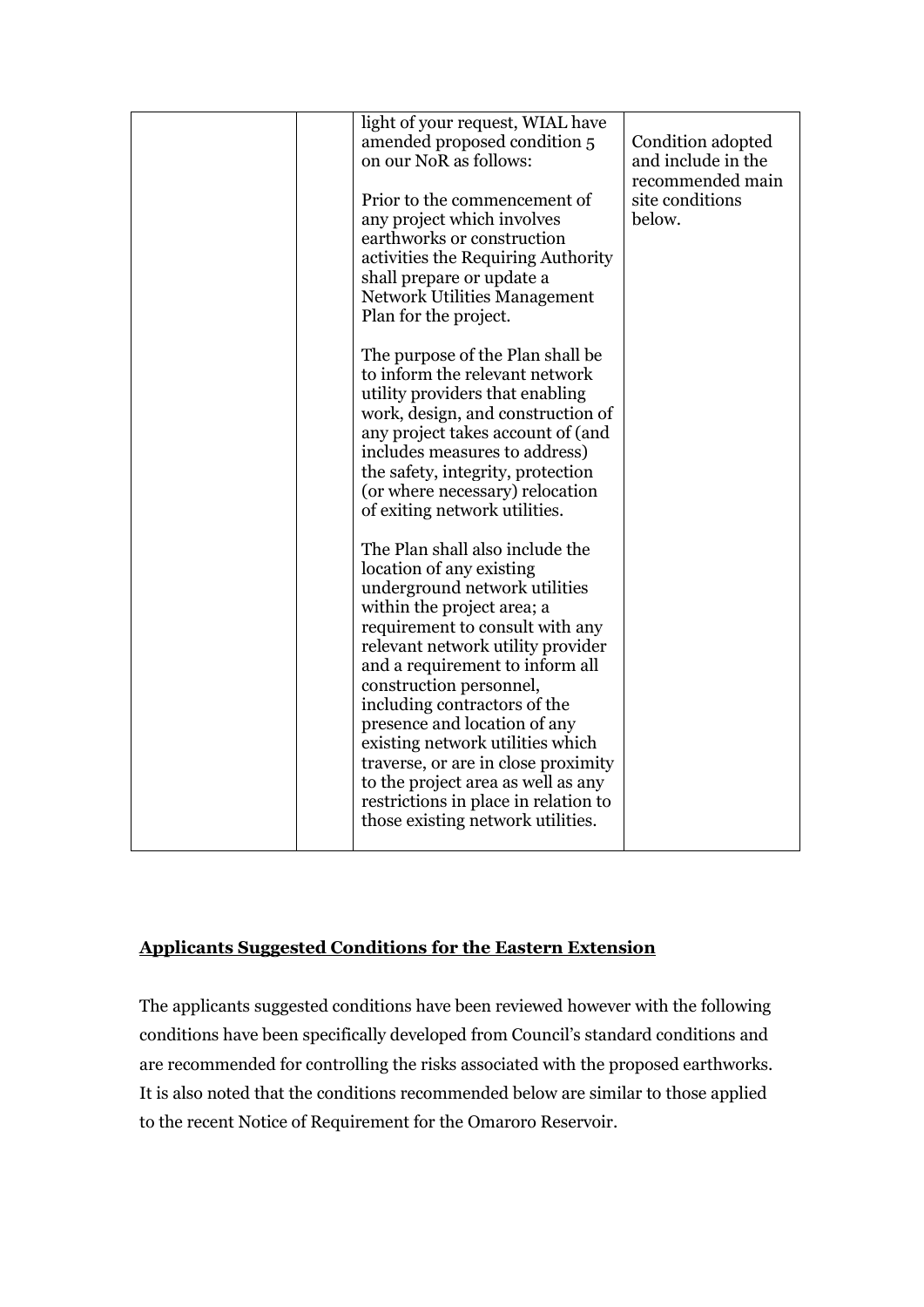I have also reviewed the suggested conditions for the main site of the Airport Precinct and have recommended changes to these conditions so that they are more in line with Council's current District Plan thresholds for earthworks.

## **Conclusion:**

The proposal is supported from an earthworks point of view, as it is expected that standard industry methodologies will be implemented to minimise the potential effects from the proposed earthworks.

The following conditions/advice notes are suggested to ensure that standard earthwork methodologies are implemented:

## **Recommended Conditions for the Eastern Extension**

## Geotechnical Assessment Report

- 1) A geotechnical assessment report of the site and proposed development must be submitted to the Council's Compliance Monitoring Officer for certification, at least 20 working days prior to any work commencing on site. The geotechnical assessment report must be undertaken by an experienced 'Geotechnical Professional' and as a minimum should contain, but not be limited to, the following;
	- A review of all available geotechnical reports for the site including the geotechnical report by BECA Ltd (dated 20 Sep 2020, reference 3324206)
	- A summary of the ground conditions with a proposed geological model
	- An assessment of the geotechnical hazards and risks including both seismic and elevated watertable scenarios for slope stability analysis
	- A geotechnical analysis of the design concept and resulting recommendations that will mitigate any potential adverse effects.

The purpose of the geotechnical assessment is to ensure that appropriate geotechnical hazards have been identified and to ensure the geotechnical soundness and resilience of the earthworks.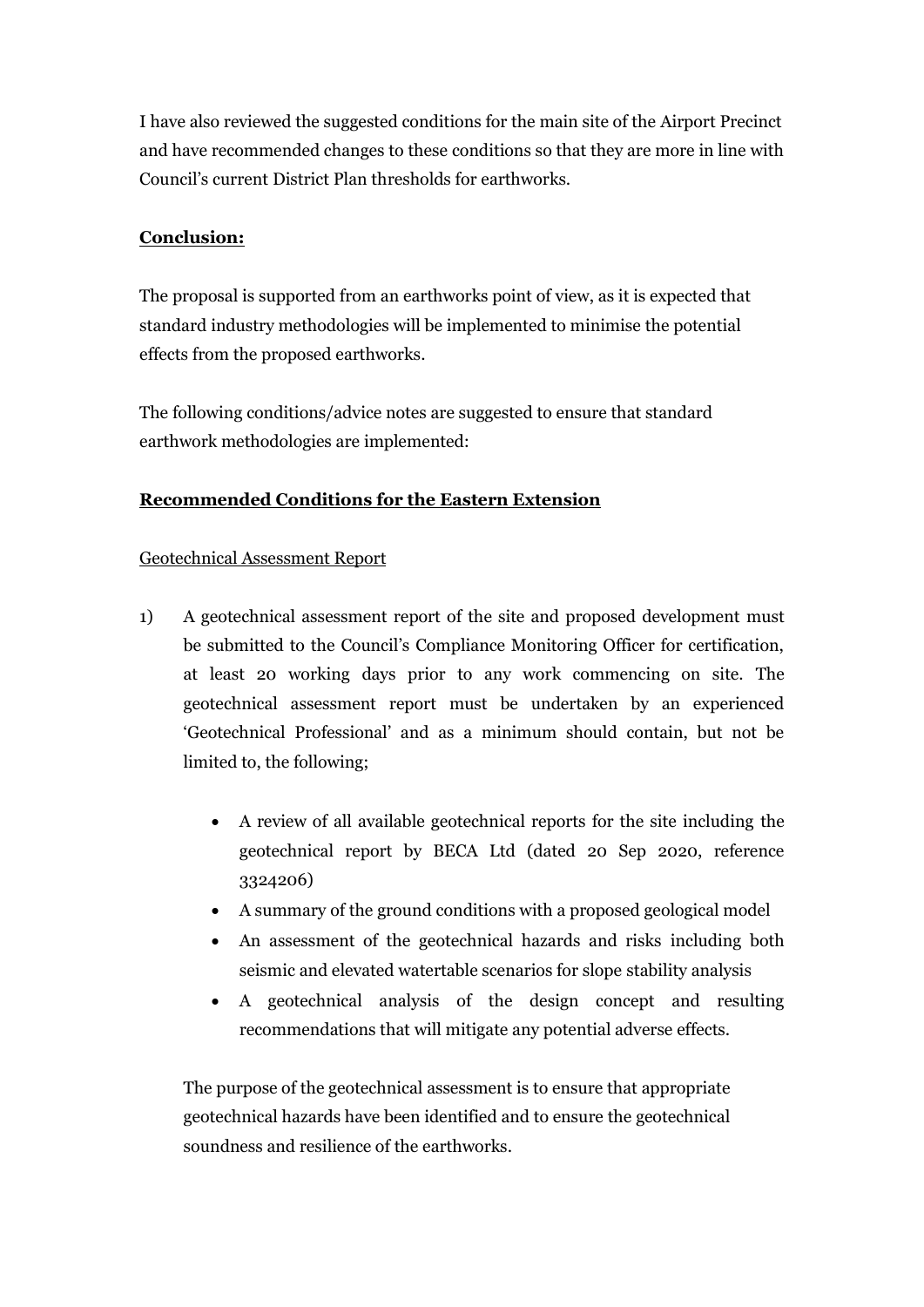A 'Geotechnical Professional' is defined as a Chartered Professional Engineer (CPEng) with specialist geotechnical skills and experience in the design, construction and monitoring of excavations in similar ground conditions as the proposed development.

## Archaeological Assessment Report

- 2) An Archaeological Assessment Report of the site and proposed development must be developed and submitted to the Council's Compliance Monitoring Officer for certification, at least 20 working days prior to any work commencing on site. The Archaeological Assessment Report should be undertaken by an experienced Archaeologist and as a minimum should contain, but not be limited to, the following;
	- findings of archaeological research,
	- field surveys and any other relevant information,
	- and include recommendations to be incorporated into the Earthworks and Construction Management Plan.

## Geotechnical Professional

3) A Geotechnical Professional must be engaged for the detailed design and construction phases of the project.

A 'Geotechnical Professional' is defined as a Chartered Professional Engineer (CPEng) with specialist geotechnical skills and experience in the design and construction of earthworks and retaining works similar to those proposed and in similar ground conditions.

- 4) The name and the contact details of the Geotechnical Professional must be provided to the Council's Compliance Monitoring Officer, at least 20 working days prior to any work commencing.
- 5) The Geotechnical Professional will monitor the earthworks. The Geotechnical Professional will advise on the best methods to ensure:
	- the stability of the land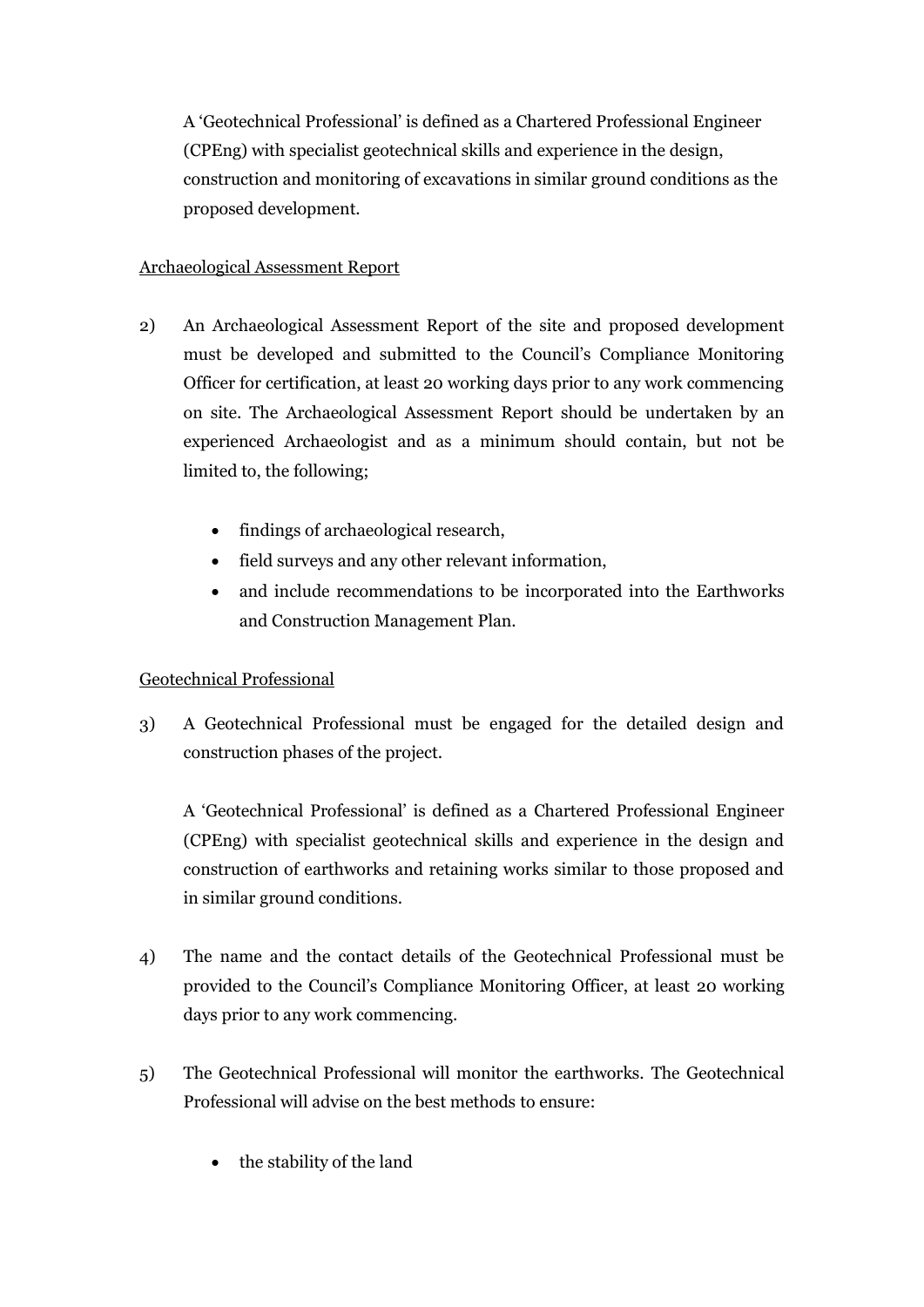• the design and construction of the temporary and permanent earthworks, retaining structures and drainage, are consistent with the recommendations in the geotechnical assessment by BECA Ltd (dated 20 Sep 2020, reference 3324206) and the geotechnical report as part of condition (1) above.

The Consent Holder must follow all the advice of the Geotechnical Professional in a timely manner.

## Construction Supervisor

6) A suitably experienced Construction Supervisor must be engaged during the detailed construction phase of the project.

A 'Construction Supervisor' is defined as a person with skills and experience in the construction of excavation and retaining works similar to those proposed and in similar ground conditions.

- 7) The name and the contact details of the Construction Supervisor must be provided to the Council's Compliance Monitoring Officer, at the time the person is appointed and at least 20 working days prior to any work commencing.
- 8) Daily earthworks and retaining works construction must be directed by the Construction Supervisor.

## Earthworks and Construction Management Plan (ECMP)

9) An Earthworks and Construction Management Plan (ECMP) must be developed by the Consent Holder and submitted to the Council's Compliance Monitoring Officer for certification, at least 20 working days prior to any work commencing on site.

The ECMP must be consistent with the finding and recommendations of the geotechnical assessment by BECA Ltd (dated 20 Sep 2020, reference 3324206) and the geotechnical report required as part of conditions (10) and the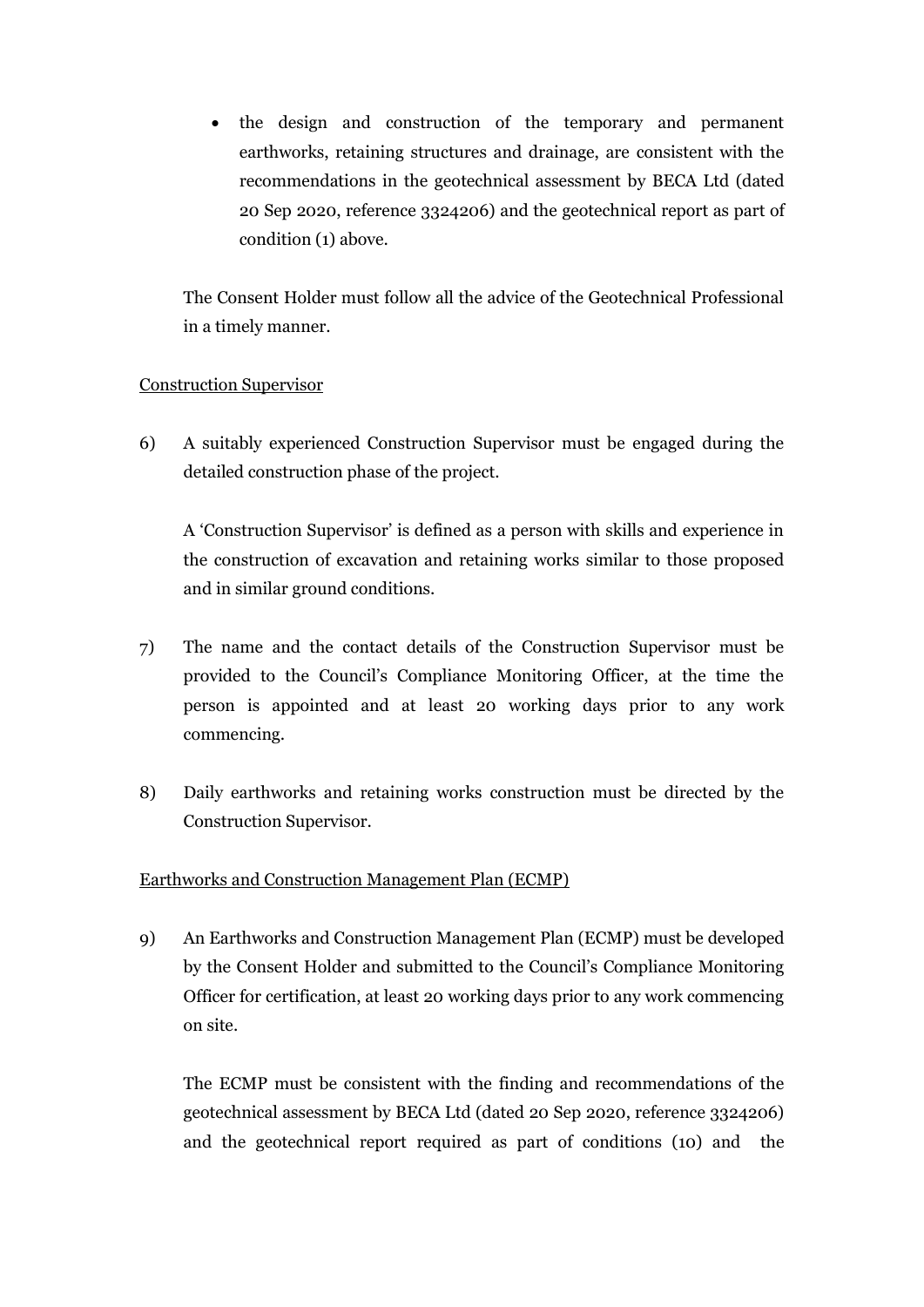archaeological assessment report (2) above, and will include, but is not limited to, the following:

### Stability Controls

- i. Measures to ensure earthworks and retaining structures are constructed incrementally to maintain stability of all the slopes
- ii. The maximum height increment of earthworks before the structural support to that earthwork is put in place
- iii. Other measures to ensure earthworks and retaining structures remain stable, including measures to limit the exposure of unretained earthworks at any one time
- iv. Maximum batter angles for both temporary and long-term cuts and fill

Erosion and Sedimentation Controls

- v. An illustrated plan that records the key features of the ECMP (including the approved earthworks plan)
- vi. Details of any sediment retention ponds, design, capacity, baffles, batter angles, monitoring, forebay design and calculations of runoff
- vii. Details of and chemical flocculation systems and discharge parameters
- viii. A description of the broad approaches to be used to prevent erosion, and minimise problems with dust and water-borne sediment
- ix. Measures to limit the area of earthworks exposed to the weather at any one time (sources of dust and sediment)
- x. Stabilisation of the site entrance(s) to minimise the tracking of earth by vehicles onto the adjoining roads
- xi. Detail of the use of diversion bunds/cut-off drains, as required, to minimise stormwater entering the site and discharging onto earthworks areas where it can pick up sediment and not discharged on to sloping ground
- xii. The type and location of silt fences to control water-borne sediment
- xiii. Methods for protecting stormwater sumps from the infiltration of waterborne sediment
- xiv. Stabilisation of soil or other material that is stockpiled on the site or transported to, or from, the site, to prevent dust nuisance or erosion by rain and stormwater (creating water-borne sediment)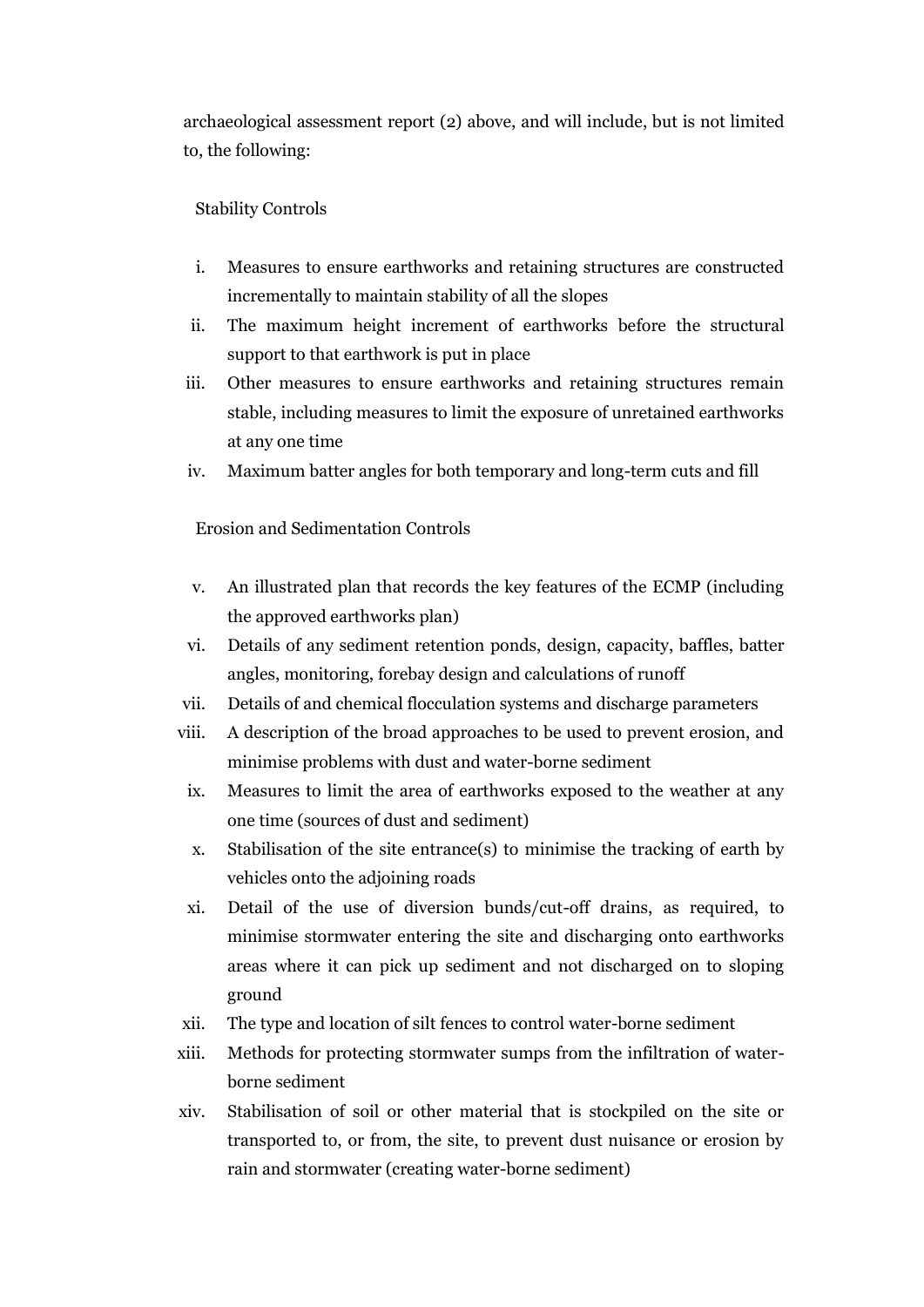Dust Suppression

- xv. Limiting the vehicle speed on site to 10 kilometres an hour
- xvi. Assessing weather and ground conditions (dryness and wind) before undertaking potentially dusty activities
- xvii. Ensuring that measures such as water carts and sprinklers are in place and ready for use at the start of the day when dry weather is expected
- xviii. Ceasing all dust generating activities if site dust is observed blowing beyond the site boundary
	- xix. Stabilising exposed areas that are not being worked on, using mulch, hydroseeded grass, chemical stabilisers or other similar controls
	- xx. Ensuring a 24-hour contact is available, with details posted in clear view at each main entrance
	- xxi. Providing dust prevention monitoring records to the Compliance Monitoring Officer on a 3 monthly basis after commencement of earthworks to ensure on-going compliance with this

### Management of Controls

- xxii. The methods for managing and monitoring the ECMP controls
- xxiii. Nomination of a site person responsible for the implementation and administration of the ECMP.

The ECMP must be reviewed by the Geotechnical Professional prior to being submitted to Council, to ensure that the methodology is in accordance with the geotechnical report by BECA Ltd (dated 20 Sep 2020, reference 3324206) and the geotechnical report as part of condition (1) above. The review must be provided to the Council's Compliance Monitoring Officer when the final ECMP is filed for certification.

- 10) No work may commence on site until the ECMP is certified by the Council's Compliance Monitoring Officer. The earthworks and associated work must be carried out in accordance with the certified ECMP.
- 11) Any amendments to the ECMP once work starts must be approved by the following: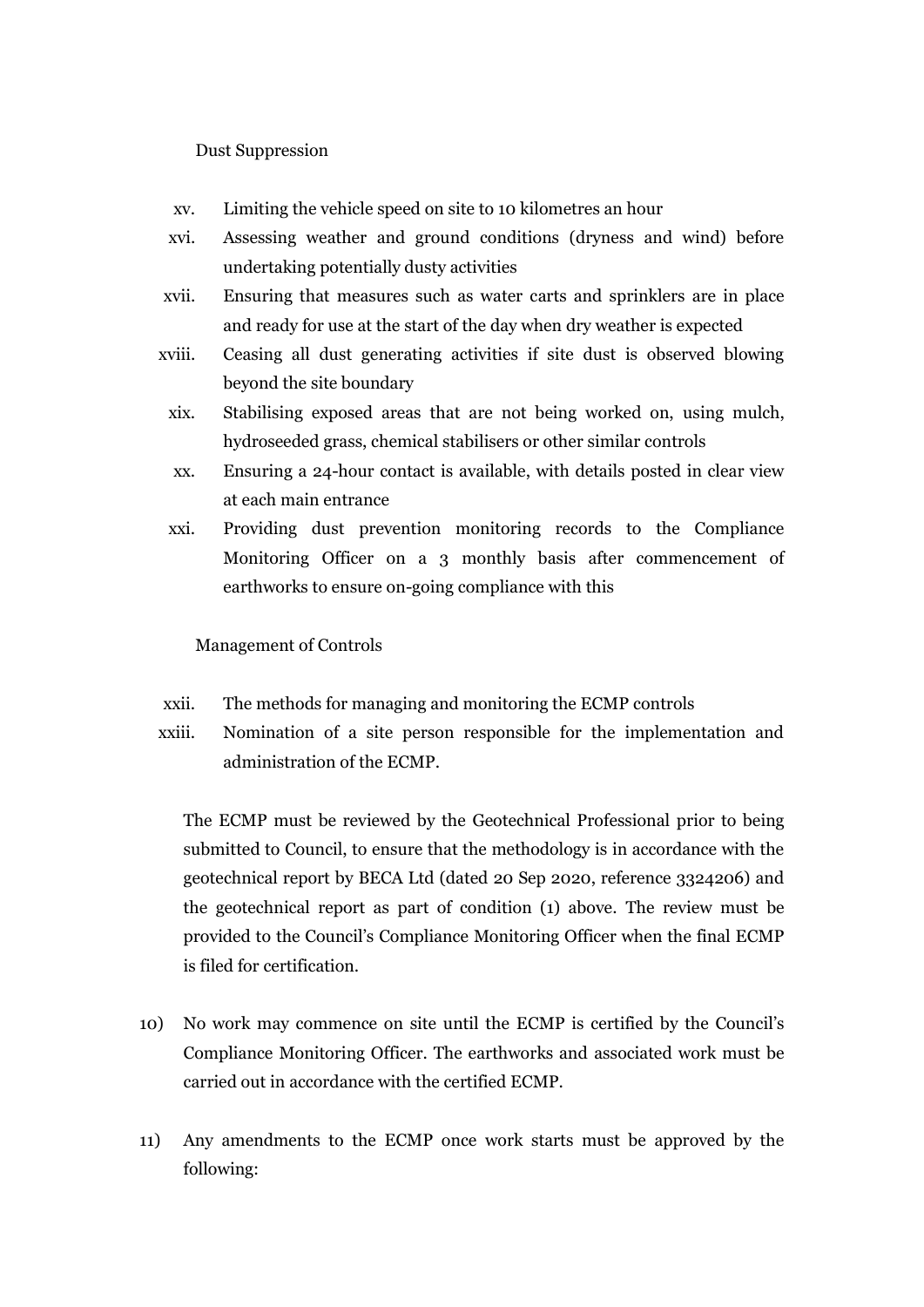• The Geotechnical Professional, and

And Certified by the Council's Compliance Monitoring Officer.

12) The erosion, dust and sediment control measures put in place must not be removed until the site is remediated to the satisfaction of the Council's Compliance Monitoring Officer. 'Remediated' means the ground surface of the areas of earthworks have been stabilised (no longer producing dust or waterborne sediment), and any problems with erosion, dust or sediment that occur during the work have been remedied.

## Note:

If necessary, the Council's Compliance Monitoring Officer may require changes to the implementation of the ECMP, to address any problem that occurs during the work or before the ground surface is stabilised.

13) A copy of the certified ECMP must be held on site throughout the duration of the earthworks and must be made available on request.

## Accidental Discovery Protocol

14) If during any site works involving excavation any kōiwi (human skeletal remains), ovenstones, worked stones, middens, charcoal or other Māori cultural material are unearthed, the consent holder must notify Iwi authorities to allow them to inspect the site. If as a result of this investigation there is a need for an appropriate ceremony, the iwi authorities' representative(s) will arrange for that process at the consent holder's expense. All materials discovered will be handled and removed by the Iwi authorities' representative(s) responsible for the tikanga appropriate to their removal and preservation, or re-interment.

## Certification of Bulk Earthworks

15) The Consent Holder must provide the Council's Compliance Monitoring Officer with an As-built Plan of the completed earthworks. The plan must meet the requirements of A.7 and B.18 of the Code of Practice for Land Development 2012 and as minimum include the following: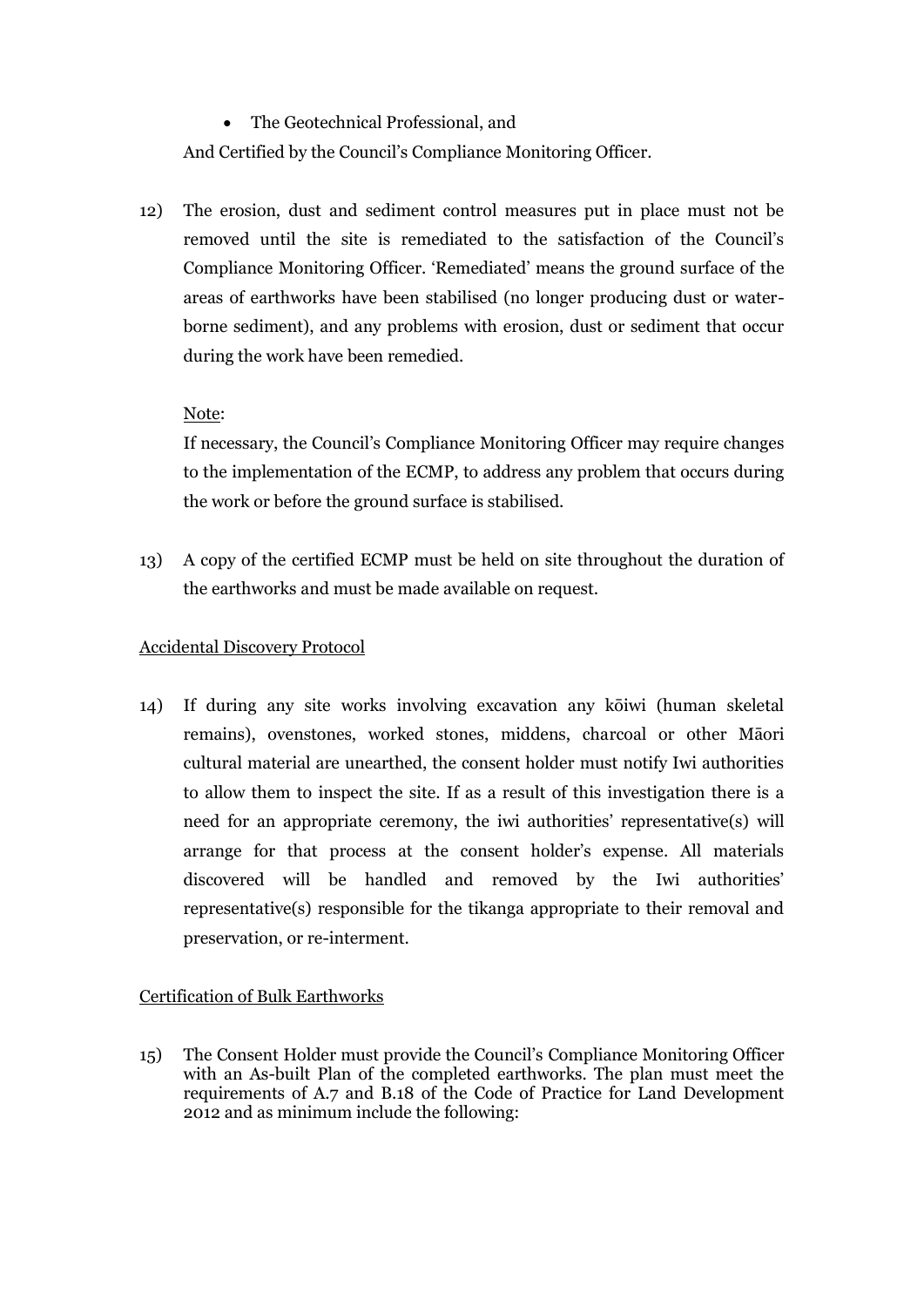- ii. Extent cut and fill and depth of fill in the form of lines joining all points of equal depth of fill at appropriate vertical intervals of 1 metre or as appropriate
- iii. Plans shall also show the type of fill material and any areas where buildings or foundations will require specific design together with any fill areas of low density not complying with this Code
- iv. The position, type and size of all subsoil drains and their outlets shall also be shown
- v. Full sized As-Built drawings are to be supplied in AutoCAD (\*.dxf or \*.dwg), Microstation (\*.dgn) or other agreed electronic format of all earthworks.
- vi. All co-ordinates shall be in terms of the New Zealand map grid, NZTM (New Zealand Transverse Mercator), to ±0.1m for all earthworked areas.

The plan must be provided within one month of the earthworks / stage of the earthworks being completed.

- 16) A Geotechnical Completion Report (GCR) must be supplied by a suitably experienced Geotechnical Professional, to the Council's Compliance Monitoring Officer within one month of the earthworks being completed. The document must:
	- i. State the earthworks have been completed in accordance with the earthworks scheme plans, approved under the resource consent;
	- ii. Provide evidence that the land is suitable for the intended use including its ability to support services infrastructure such as roading, drainage, water supply and energy supply;
	- iii. Provide details of any changes that were necessary to address geotechnical or engineering problems encountered during the earthworks;
	- iv. Confirm the completed earthworks reflect current engineering guidelines and standards including, but not limited to, NZS4431:1989;
	- v. A statement of professional opinion that any unretained cuts and/or slopes are considered stable with respect to the future use, and that the risk of instability is low as reasonable practicable
	- vi. A tabulated list of all test data and results that corresponds with test sites shown on the As-built plan in condition (…) above;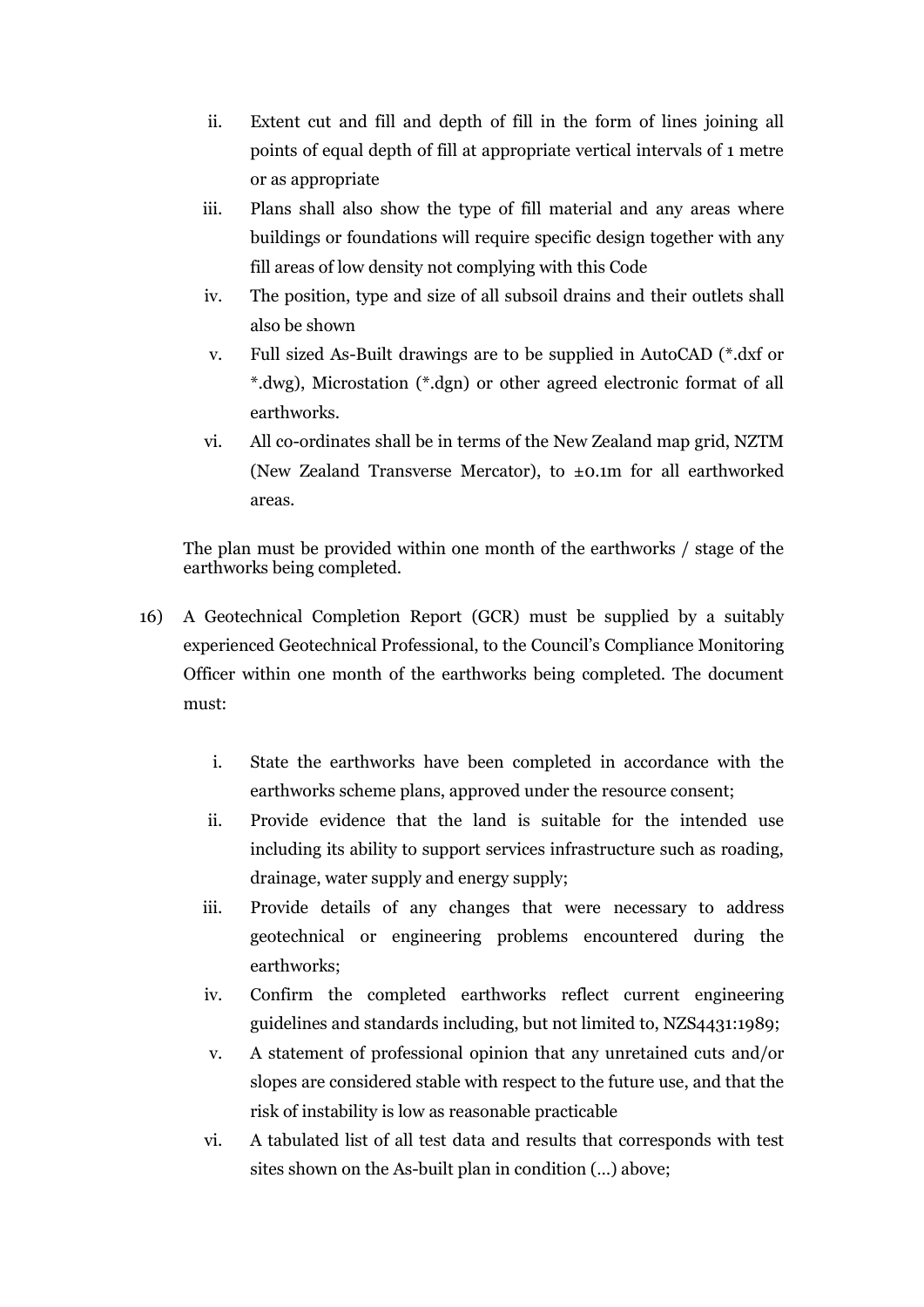Note: It is expected that this data will form the basis for certification of each allotment for foundation requirements.

### Producer Statements

17) A copy of the producer statement 'PS4 – Construction Review' and its accompanying documents for structures required for the stabilisation of earthworks and, prepared for the associated building consent process, must be provided to the Council's Compliance Monitoring Officer within one month of the structures being completed.

#### Grassing of Earthworks

18) All exposed areas of earthworks, unless otherwise built on and/or stabilised, are to be grassed or re-vegetated within 1 month of completing each stage of the earthworks, to a level of establishment satisfactory to Council's Compliance Monitoring Officer.

The Council's Compliance Monitoring Officer may agree to a longer period than 1 month, if appropriate, and will approve it in writing.

19) If construction works at the site cease for a period of greater than 2 months, the exposed areas of earthworks must then be stabilised to reach a level of establishment satisfactory to the Council's Compliance Monitoring Officer.

### General Earthworks Conditions

20) Run-off must be controlled to prevent muddy water flowing, or earth slipping, onto neighbouring properties or the legal road. Sediment, earth or debris must not fall or collect on land beyond the site or enter the Council's stormwater system. Any material that falls on land beyond the site during work or transport must be cleaned up immediately (with the landowner's permission on land that isn't public road). The material must not be swept or washed into street channels or stormwater inlets or dumped on the side of the road.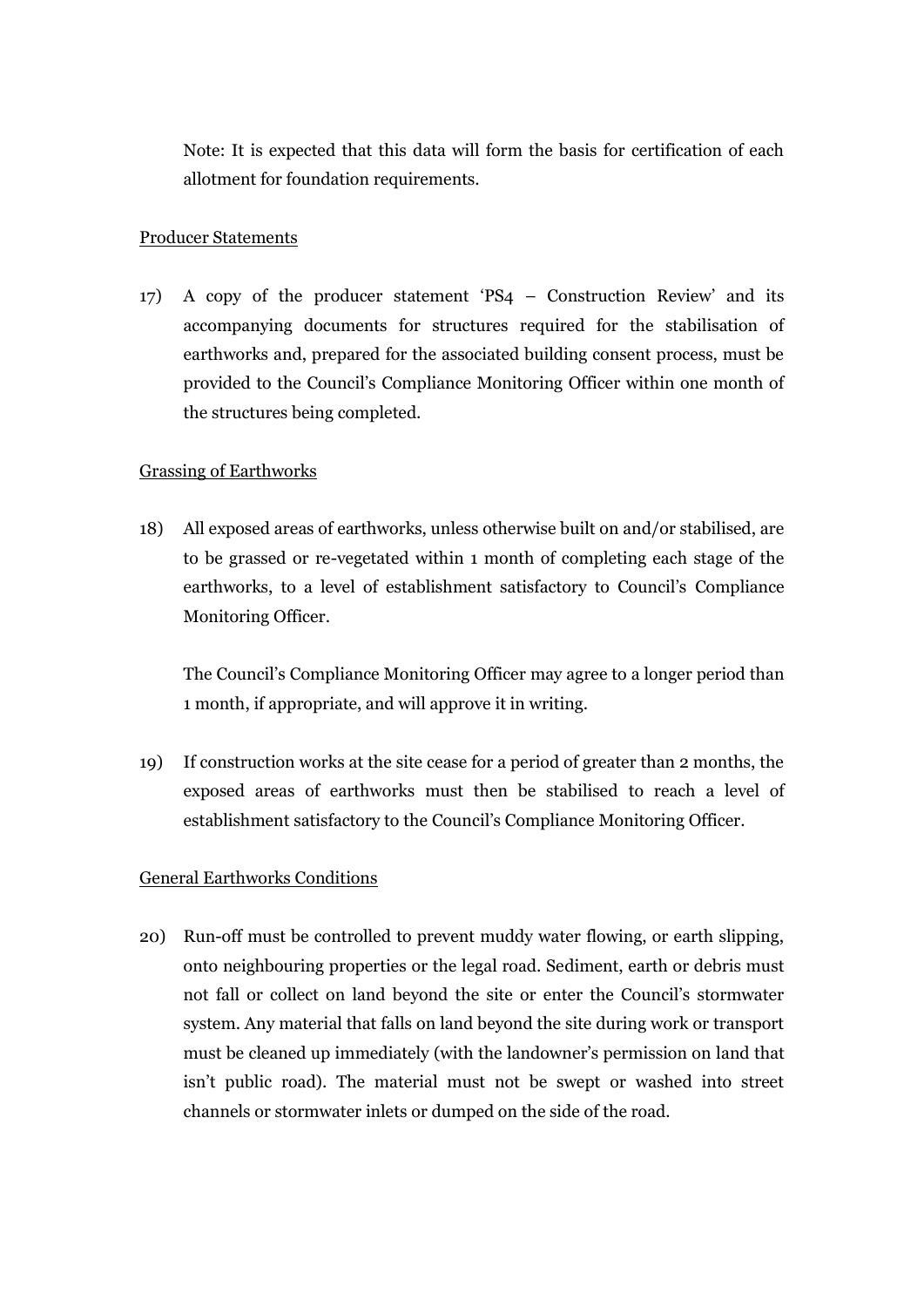Note: As a minimum, 100 mm clarity is required to allow water to be discharged offsite. If clarity is less than 100mm then the water is considered to be muddy and must be captured and treated on site.

21) Dust created by earthworks, transport and construction activities must be controlled to minimise nuisance and hazard. The controls must be implemented for the duration of the site works and continue until the site stops producing dust.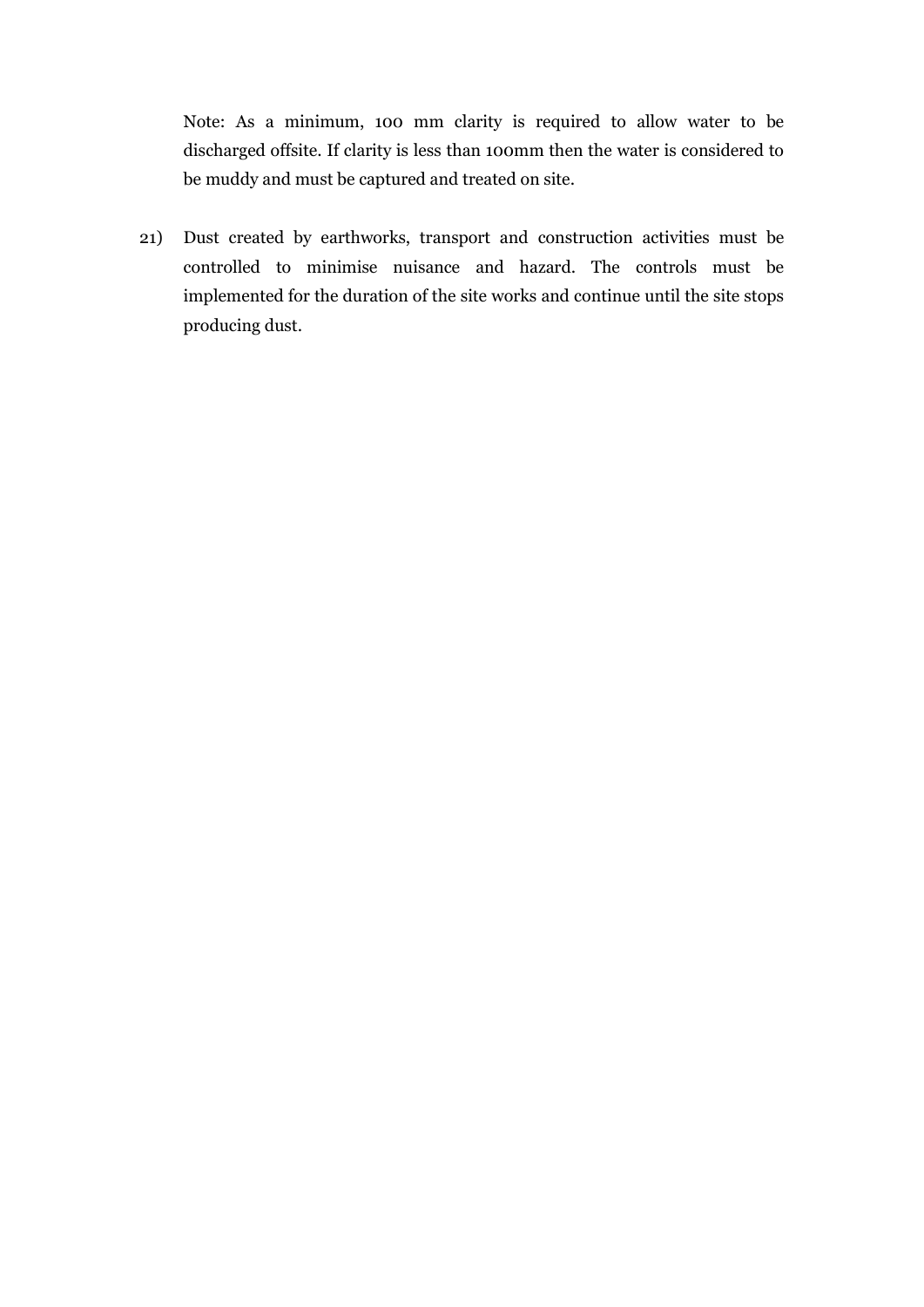## **Recommended Conditions for the Airport Designation (Main Site)**

1. An outline plan in accordance with section 176A(2) of the Resource Management Act 1991 ("**RMA**") need not be submitted for any works within a Precinct or at a location if, where relevant, the following criteria are met:

**Condition Sub-Reference Precinct / Location Activity / Criteria**  A Rongotai Ridge Precinct; or (Delete) All Precincts Any earthworks shall achieve the following: i. The existing ground level shall not be altered by more than 2.5 metres measured vertically; and ii. The total area of ground surface disturbance shall be less than  $25$ om<sup>2</sup>; and iii. The earthworks shall not be undertaken on slopes of more than  $34^\circ$ . (reduced from  $45^\circ$ )

Airport Precinct / Location and Outline Plan Criteria

2. Notwithstanding Condition 1, in accordance with section 176A(2) of the RMA an outline plan need not be submitted for works and activities associated with the following: …

# h) Earthworks, other than those which do not comply with the conditions in Table 1 in the Rongotai Ridge Precinct; or (Delete)

- 4. Within the Rongotai Ridge Precinct, where an outline plan is required under Section 176A of the RMA, the outline plan specific to this area shall include, in addition to the matters required under section 176A(3) of the RMA, a report or reports covering the following matters:
	- a) Whether any earthworks will alter the existing topography of the site and the impacts on the area's amenity values and cultural values;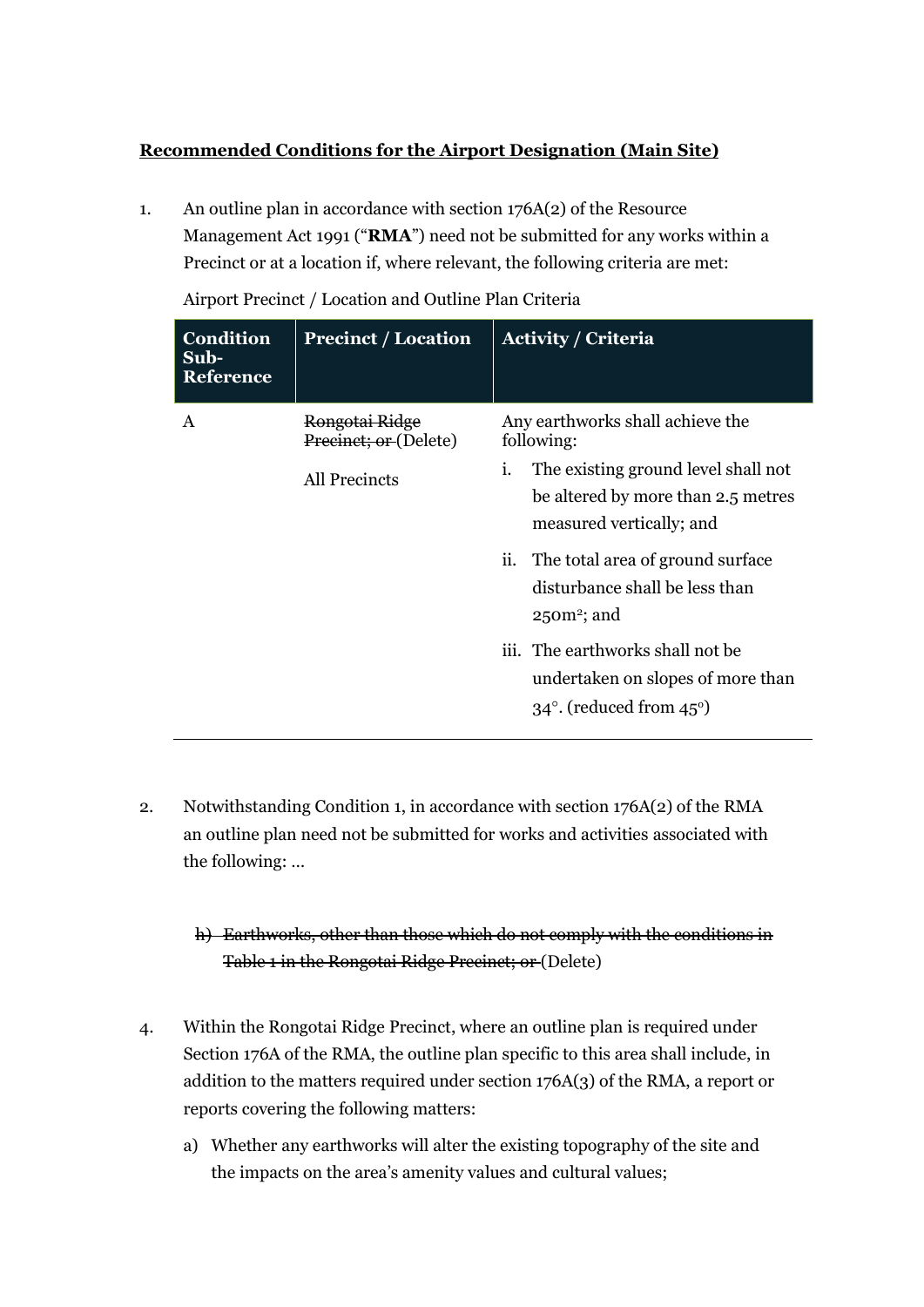- b) The extent to which earthworks affect the stability, dust and erosion potential of the site and surrounding sites; and,
- c) Whether any landscape treatment is necessary, and if so, whether it is in scale with the proposed development.
- 5. Within all Precincts, excluding the Rongotai Ridge Precinct, where an outline plan is required under Section 176A of the RMA, the outline plan specific to this area shall include, in addition to the matters required under section 176A(3) of the RMA, a report or reports covering the following matters:
	- a) The extent to which earthworks affect the stability, dust and erosion potential of the site and surrounding sites; and,
	- b) Whether any landscape treatment is necessary, and if so, whether it is in scale with the proposed development.
- 6. Network Utilities Management Plan:

Prior to the commencement of any project which involves earthworks or construction activities the Requiring Authority shall prepare or update a Network Utilities Management Plan for the project.

The purpose of the Plan shall be to inform the relevant network utility providers that enabling work, design, and construction of any project takes account of (and includes measures to address) the safety, integrity, protection (or where necessary) relocation of exiting network utilities.

The Plan shall also include the location of any existing underground network utilities within the project area; a requirement to consult with any relevant network utility provider and a requirement to inform all construction personnel, including contractors of the presence and location of any existing network utilities which traverse, or are in close proximity to the project area as well as any restrictions in place in relation to those existing network utilities.